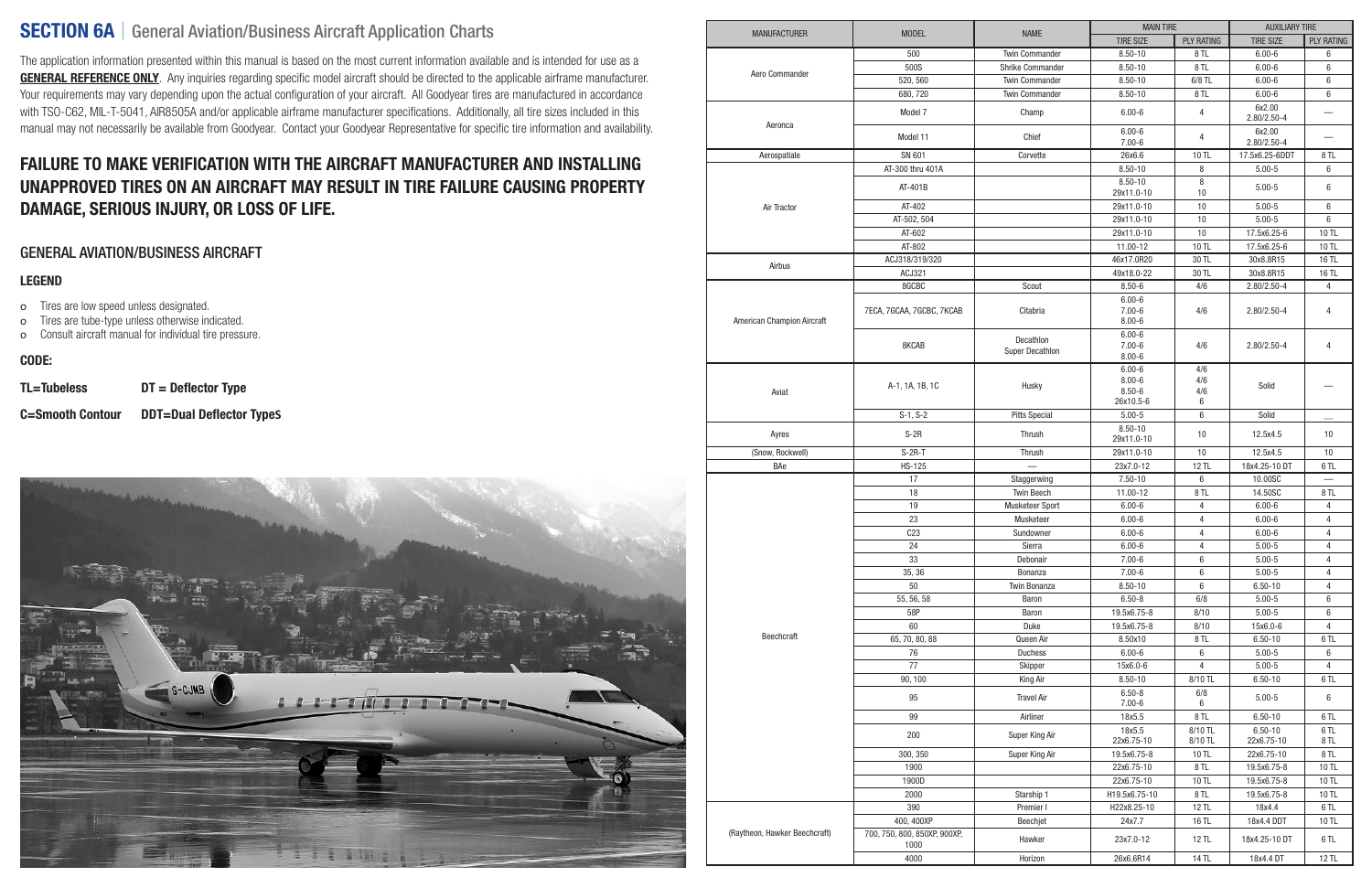|                      |                     |                                        | <b>MAIN TIRE</b>                         |                   | <b>AUXILIARY TIRE</b>     |                   |
|----------------------|---------------------|----------------------------------------|------------------------------------------|-------------------|---------------------------|-------------------|
| <b>MANUFACTURER</b>  | <b>MODEL</b>        | <b>NAME</b>                            | <b>TIRE SIZE</b>                         | <b>PLY RATING</b> | <b>TIRE SIZE</b>          | <b>PLY RATING</b> |
|                      | $14-13$             | Cruisair                               | $6.00 - 6$<br>$7.00 - 6$                 | 4                 | 6x2.00<br>2.80/2.50-4     |                   |
| Bellanca             | 17-30A              | Viking                                 | $6.00 - 6$                               | 6                 | 15x6.0-6                  | 6/8               |
|                      | 17-31A              | <b>Super Viking</b>                    | $6.00 - 6$                               | 6                 | 15x6.0-6                  | 6/8               |
|                      | 17-31ATC            | <b>Turbo Viking</b>                    | $6.00 - 6$                               | 6                 | 15x6.0-6                  | 6/8               |
| Boeing               | BBJ, BBJ2, BBJ3     |                                        | H44.5x16.5-21                            | 28 TL             | 27x7.75-15<br>27x7.75R15  | 12 TL             |
|                      | <b>BD-700</b>       | <b>Global Express</b>                  | H38x12.0-19                              | 20 TL             | 21x7.25-10 DT             | 12 TL             |
|                      | <b>BD-700</b>       | Global 5000, 6000                      | H38x12.0-19                              | 20 TL             | 21x7.25-10 DT             | 12 TL             |
|                      | <b>BD-700</b>       |                                        |                                          |                   |                           |                   |
|                      |                     | Global 5500, 6500                      | H38x12.0-19                              | 20 TL             | 21x7.25-10 DT             | 12 TL             |
| Bombardier           | <b>BD-700</b>       | Global 7500                            | H39x12.0R19                              | 22 TL             | 21x7.25R10 DT             | 14 TL             |
|                      | <b>BD-100</b>       | Challenger 300/350                     | H26.5x8.0-14                             | 14 TL             | 18x5.5 DT                 | 10 TL             |
|                      | CL-600/601          | Challenger 600/601                     | 25.75x6.75-14                            | 14 TL             | 18x4.4 DT                 | 12 TL             |
|                      | CL-604/605/650      | Challenger 604/605                     | H27x8.5-14                               | 16 TL             | 18x4.4 DT                 | 12 TL             |
|                      | <b>CRJ200</b>       | Challenger 800/850                     | H29x9.0-15                               | 16 TL             | 18x4.4 DT                 | 12 TL             |
|                      | LR-23/24/25         | Learjet                                | 18x5.5                                   | 10 TL             | 18x4.4 DDT                | 10 TL             |
|                      | LR-31/35/35A/36/36A | Learjet                                | 17.5x5.75-8                              | <b>12 TL</b>      | 18x4.4 DDT                | 10 TL             |
| Bombardier (Learjet) | LR-40/45            | Learjet                                | 22x5.75-12                               | 10 TL             | 18x4.4 DDT                | 10 TL             |
|                      | LR-55/60            | Learjet                                | 17.5x5.75-8                              | 14 TL             | 18x4.4 DDT                | 10 TL             |
|                      | LR-70/75            | Learjet                                | 22x5.75-12                               | 10 TL             | 18x4.4 DDT                | 10 TL             |
| Britten-Norman       | $BN-2$              | Islander                               | $7.00 - 6$                               | 6                 | $6.00 - 6$                | 6                 |
|                      | <b>BN-2A MKIII</b>  | Trislander                             | $6.50 - 8$                               | 8                 | $6.00 - 6$                | 6                 |
|                      | 120, 140            |                                        | $6.00 - 6$                               | 4                 | 6x2.00<br>$2.80/2.50 - 4$ | 4                 |
|                      | 150, 152            | Commuter, Aerobat                      | $6.00 - 6$                               | 4                 | $5.00 - 5$                | $\overline{4}$    |
|                      | 162                 | Skycatcher                             | $5.00 - 5$                               | 4                 | 11x4.00-5                 | 8                 |
|                      | 172                 | Skyhawk                                | $6.00 - 6$                               | $4/6$             | $5.00 - 5$                | $\overline{4}$    |
|                      | 172RG               | <b>Cutlass RG</b>                      | 15x6.0-6                                 | 6                 | $5.00 - 5$                | $\overline{4}$    |
|                      | 175                 | Skylark                                | $6.00 - 6$                               | 4                 | $5.00 - 5$                | $\overline{4}$    |
|                      | 177                 | Cardinal                               | $6.00 - 6$                               | 6                 | $5.00 - 5$                | $\overline{4}$    |
|                      | 177RG               | Cardinal RG                            | 15x6.0-6                                 | 6                 | $5.00 - 5$                | $\overline{4}$    |
|                      | 180                 | Skywagon                               | $6.00 - 6$                               | 6                 | 8.00" SC                  | 6                 |
|                      | 182, T182           | Skylane                                | $6.00 - 6$                               | 6                 | $5.00 - 5$                | 6                 |
|                      | 182RG, T182RG       | Skylane                                | 15x6.0-6                                 | 6                 | $5.00 - 5$                | $\overline{4}$    |
|                      | 185                 |                                        | $6.00 - 6$                               | 6                 | 2.80/2.50-4               | 8                 |
|                      |                     | Skywagon                               | 22x8.0-8                                 |                   |                           |                   |
|                      | 188                 | AG Wagon                               | $8.50 - 10$                              | 6                 | 10x3.50-4                 | 6                 |
|                      | 195                 |                                        | $6.50 - 10$<br>$6.50 - 8$<br>$7.00 - 8$  | 6                 | 10.00 SC                  |                   |
|                      | 205                 |                                        | $6.00 - 6$                               | 6                 | $5.00 - 5$                | 6                 |
|                      |                     |                                        | $6.00 - 6$                               |                   |                           |                   |
| Cessna               | 206                 | <b>Station Air</b>                     | $8.00 - 6$<br>$6.00 - 6$                 | 6                 | $5.00 - 5$                | 6                 |
|                      | 207                 | Skywagon                               | $8.00 - 6$                               | 8                 | $6.00 - 6$                | 8                 |
|                      | 208                 | Caravan                                | $6.50 - 10$<br>$8.50 - 10$<br>29x11.0-10 | 8                 | $6.50 - 8$<br>22x8.0-8    | 8<br>6            |
|                      | 208B                | <b>Grand Caravan</b>                   | $8.50 - 10$<br>29x11.0-10                | 8<br>$10$         | 22x8.0-8                  | 6                 |
|                      | 210                 | Centurion                              | $6.00 - 6$                               | 8                 | $5.00 - 5$                | 6                 |
|                      | T210, P210          | <b>Turbo Centurion</b>                 | $6.00 - 6$                               | 8                 | $5.00 - 5$                | 10                |
|                      | 300, 350, 400, T240 | Corvalis                               | 15x6.0-6                                 | 6                 | $5.00 - 5$                | 6                 |
|                      | T303                | Crusader                               | $6.00 - 6$                               | 8                 | $6.00 - 6$                | 6                 |
|                      | 310, T310, 320      | $\overline{\phantom{0}}$               | $6.50 - 10$                              | 6                 | $6.00 - 6$                | 6                 |
|                      | 335, 340            | $\overline{\phantom{0}}$               | $6.50 - 10$                              | 8                 | $6.00 - 6$                | 6                 |
|                      | 336                 | $\overline{\phantom{0}}$               | $6.00 - 6$                               | 6                 | 15x6.0-6                  | 6                 |
|                      | 337                 | Super Skymaster                        | 18x5.5                                   | 8                 | 15x6.0-6                  | 6                 |
|                      | 401, 402            |                                        | $6.50 - 10$                              | 8                 | $6.00 - 6$                | 6                 |
|                      | 404                 | Titan                                  | 22x7.75-10                               | 10 TL             | $6.00 - 6$                | 6                 |
|                      | F406                |                                        |                                          |                   |                           |                   |
|                      |                     | Caravan II<br>$\overline{\phantom{0}}$ | 22x7.75-10                               | 10 TL             | $6.00 - 6$                | 6                 |
|                      | 411                 |                                        | $6.50 - 10$                              | 8                 | $6.00 - 6$                | 6                 |
|                      | 414                 | Chancellor                             | $6.50 - 10$                              | 8                 | $6.00 - 6$                | 6                 |
|                      | 421                 | Golden Eagle                           | $6.50 - 10$                              | 8                 | $6.00 - 6$                | $\,6\,$           |

|                     | <b>MODEL</b>    | <b>NAME</b>           | <b>MAIN TIRE</b>         |                   | <b>AUXILIARY TIRE</b>    |                          |
|---------------------|-----------------|-----------------------|--------------------------|-------------------|--------------------------|--------------------------|
| <b>MANUFACTURER</b> |                 |                       | <b>TIRE SIZE</b>         | <b>PLY RATING</b> | <b>TIRE SIZE</b>         | <b>PLY RATING</b>        |
|                     | 425             | Conquest I            | $6.50 - 10$              | 8                 | $6.00 - 6$               | 6                        |
|                     | 441             | Conquest II           | 22x7.75-10               | 10 TL             | $6.00 - 6$               | 6                        |
|                     | 500, 501        | Citation I            | 22x8.00-10               | 10 TL             | 18x4.4 DDT               | 10 TL                    |
|                     | 510             | Mustang               | 22x6.75-10               | 8 TL              | 16x4.4                   | 8 TL                     |
|                     | 525             | CJ, CJ1               | 22x7.75-10               | 10 TL             | 18x4.4 DDT               | 6TL                      |
|                     | 525A            | CJ <sub>2</sub>       | 22x7.75-10               | 12 TL             | 18x4.4 DDT               | 6TL                      |
|                     | 525B            | CJ3                   | H22x8.25-10              | <b>12 TL</b>      | 18x4.4 DDT               | 10 TL                    |
|                     |                 |                       |                          |                   | 16x4.4 DT                |                          |
|                     | 525C            | CJ4                   | H22x8.25-10              | 14 TL             | 16x4.4R8 DT              | 10 TL                    |
|                     | 550, 551        | Citation II. II/SP    | 22x8.0-10                | 10/12 TL          | 18x4.4 DDT               | 10 TL                    |
| Cessna              | S550            | <b>Citation S/II</b>  | 22x8.0-10                | 12 TL             | 18x4.4 DDT               | 10 TL                    |
|                     | 550B            | <b>Bravo</b>          | H22x8.25-10              | 14 TL             | 18x4.4 DDT               | 10 TL                    |
|                     | 560             | Citation V, Ultra     | 22x8.0-10                | <b>12 TL</b>      | 18x4.4 DDT               | 10 TL                    |
|                     | 560             | Encore                | H22x8.25-10              | 14 TL             | 18x4.4 DDT               | 10 TL                    |
|                     | 560XL           | Excel                 | 23.5x8.0R12              | <b>12 TL</b>      | 18x4.4 DDT               | 10 TL                    |
|                     | 650             | Citation III, VI, VII | 22x5.75-12               | 10 TL             | 18x4.4 DDT               | 10 TL                    |
|                     | 680             | Sovereign             | 26x6.6R14                | 12 TL             | 16x4.4R8 DT              | 10 TL                    |
|                     | 680A            | Latitude              | 26x6.6R14                | 14 TL             | 16x4.4R8 DT              | 10 TL                    |
|                     | 700             | Longitude             | 26x6.6R14                | <b>14 TL</b>      | 16x4.4R8 DT              | 10 TL                    |
|                     | 750             | <b>Citation X</b>     | 26x6.6R14                | 12 TL             | 16x4.4 DT                | 10 TL                    |
|                     | 750             | Citation X+           | 26x6.6R14                | 14 TL             | 16x4.4R8 DT<br>16x4.4 DT | 10 TL                    |
|                     | <b>SR20</b>     |                       | 15x6.0-6                 | 6 TT / 10 TL      | $5.00 - 5$               | 6 TT / 10 TL             |
| Cirrus Design       | <b>SR22</b>     |                       | 15x6.0-6                 | 6 TT / 10 TL      | $5.00 - 5$               | 6 TT / 10 TL             |
|                     | 10, 100         | Falcon                | 22x5.75-12               | 10 TL             | 18x5.75-8                | 8 TL                     |
|                     |                 |                       | 26x6.6                   |                   |                          |                          |
| <b>Dassault</b>     | 20, 50, 200     | Falcon                | 26x6.6R14                | 14 TL             | 14.5x5.5-6 DT            | <b>14 TL</b>             |
|                     | 900             | Falcon                | 29x7.7R15                | <b>TL</b>         | 17.5x5.75R8 DT           | $\mathsf{TL}$            |
|                     | 2000, 2000EX    | Falcon                | 26x6.6R14                | <b>14 TL</b>      | 14x5.5R6 DT              |                          |
|                     | <b>7X</b>       | Falcon                | H32x10.5R16.5            | 16 TL             | 16x6.0R6                 | 12 TL                    |
| de Havilland Canada | DHC-1           | Chipmunk              | $6.00 - 6.5$             | $\equiv$          | $3.00 - 3.5$             | $\equiv$                 |
| (Viking)            | DHC-2           | <b>Beaver</b>         | $8.50 - 10$              | 6                 | $5.50 - 4$               | 6                        |
|                     | DHC-3           | <b>Otter</b>          | 11.00-12                 | 6                 | $6.00 - 6$               | 6                        |
|                     | <b>DA20</b>     | Katana                | $5.00 - 5$<br>15x6.0-5   | 6                 | $5.00 - 4$               | 6                        |
| Diamond             | DA20-C1         | Eclipse               | $5.00 - 5$               | $6\phantom{1}6$   | $5.00 - 4$               | $6\,$                    |
|                     | DA40            | <b>Diamond Star</b>   | $6.00 - 6$<br>15x6.0-6   | 6                 | $5.00 - 5$               | 6                        |
|                     | <b>DA42</b>     | Twin Star             | 15x6.0-6                 | 6                 | $5.00 - 5$               | 10                       |
| Eclipse             | 500             |                       | 18x5.5<br>18x5.5R8       | 8 TL              | $5.00 - 5$               | 8 TL                     |
|                     | EMB 201/202     | Ipanema               | $8.50 - 10$              | 8                 | 10x3.50-4                | 4                        |
|                     | <b>EMB 202A</b> | Ipanema               | 22x8.0-8                 | 6                 | 10x3.50-4                | $\overline{4}$           |
|                     | <b>EMB 500</b>  | Phenom 100            | 21x6.5-10                | 12 TL             | 15X6.0-6                 | 10 DDT                   |
|                     | <b>EMB 505</b>  | Phenom 300            | H25x8.0-12               | 16 TL             | 15X6.0-6                 | 12 DDT                   |
| Embraer             | <b>EMB 545</b>  | Legacy 450/500        | H26.5x8.0-14             | 14 TL             | 17.5x5.75-8              | 10 DT                    |
|                     | <b>EMB 550</b>  | Praetor 500/600       | H26.5x8.0R14             | <b>14 TL</b>      | 17.5x5.75-8              | 10 DT                    |
|                     | EMB 135BJ       | Legacy 600            | 30x9.5-14                | 16 TL             | 19.5x6.75-8 DT           | 10 TL                    |
|                     | EMB 135BJ       | Legacy 650            | H30x9.5-16               | 16 TL             | 19.5x6.75-8 DT           | 10 TL                    |
|                     | <b>ERJ 190</b>  | Lineage               | H41x16.0R20              | 22 TL             | 24X7.7R10                | 16 TL                    |
| Epic                |                 | LT                    | 18x5.5                   | 10 TL             | 15x6.0-6                 | 10                       |
|                     |                 |                       |                          |                   | $5.00 - 4$               |                          |
| ERCO                | 415             | Ercoupe               | $7.00 - 4$<br>$6.00 - 6$ | 4                 | $5.00 - 5$<br>$6.00 - 6$ | 4                        |
|                     | EA-200          |                       | $5.00 - 5$               | 6                 | Solid                    |                          |
|                     | EA-300, EA-330  |                       | $5.00 - 5$               | 6                 | Solid                    | $\overline{\phantom{0}}$ |
| Extra               | EA-400          |                       | 15x6.0-6                 | 6                 | $5.00 - 5$               | 6                        |
|                     | EA-500          |                       | 15x6.0-6                 | 10                | $5.00 - 5$               | 6                        |
| Globe               | GC-1A, GC-1B    | Swift                 | $6.00 - 6$               | 6                 | 6x2.00<br>2.80/2.50-4    |                          |
| Goodyear            | $GZ-20$         | Blimp                 | 26x10.5-6                | 6TL               |                          |                          |
|                     | G 115           |                       |                          |                   |                          |                          |
| Grob                | G 120           |                       | 15x6.0-6                 | 6                 | $5.00 - 5$               | 6                        |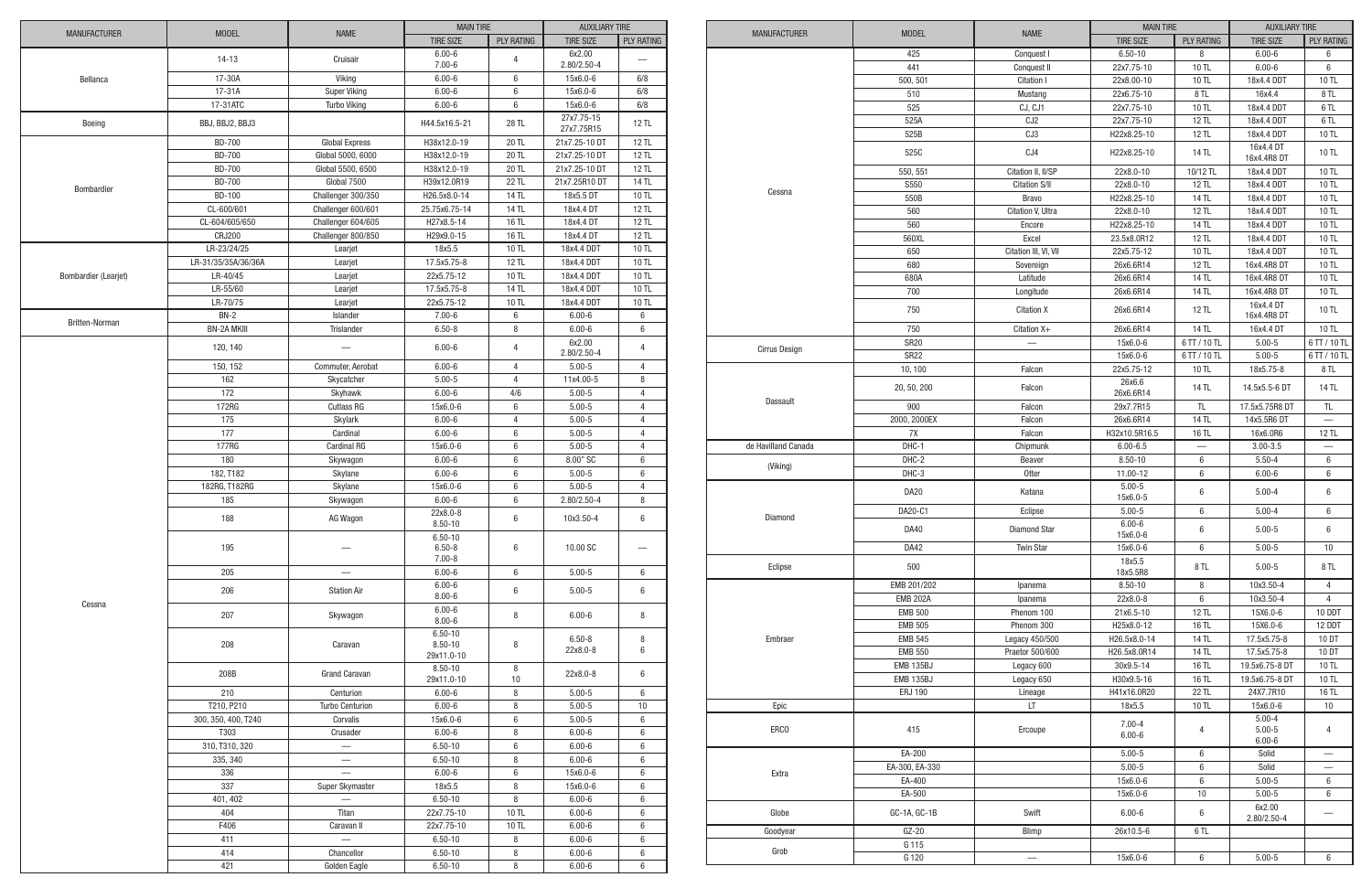|                                   |                          |                               | <b>MAIN TIRE</b>         |                   | <b>AUXILIARY TIRE</b> |                                  |
|-----------------------------------|--------------------------|-------------------------------|--------------------------|-------------------|-----------------------|----------------------------------|
| <b>MANUFACTURER</b>               | <b>MODEL</b>             | <b>NAME</b>                   | <b>TIRE SIZE</b>         | <b>PLY RATING</b> | <b>TIRE SIZE</b>      | <b>PLY RATING</b>                |
|                                   | $AA-1$                   | Yankee Clipper, Trainer, Lynx | $6.00 - 6$               | 4                 | $5.00 - 5$            | $\overline{4}$                   |
|                                   | $AA-5$                   | Traveler                      | $6.00 - 6$               | 4                 | $5.00 - 5$            | 4                                |
|                                   | AA-5A                    | Cheetah                       | $6.00 - 6$               | 4                 | $5.00 - 5$            | $\overline{4}$                   |
| Grumman American                  | $AG-5B$                  | Tiger                         | $6.00 - 6$               | 6                 | $5.00 - 5$            | 4                                |
|                                   | $GA-7$                   | Cougar                        | $6.00 - 6$               | $6\phantom{1}6$   | 15x6.0-6              | 6                                |
|                                   |                          |                               | $8.50 - 6$               |                   |                       |                                  |
|                                   | $G-164$                  | Ag Cat                        | $8.50 - 10$              | $6\phantom{1}6$   | Solid                 |                                  |
|                                   |                          |                               | $8.50 - 10$              | $\,6\,$           |                       |                                  |
|                                   | G-164A/B/C               | Super Ag Cat                  | 29x11.0-10               | 10                | 10x3.50-4             | 6                                |
|                                   |                          |                               | $8.50 - 10$              | $\,6\,$           |                       |                                  |
| (Grumman)                         | G-164D                   | Turbo Ag Cat                  | 29x11.0-10               | 10                | 10x3.50-4             | 6                                |
|                                   | $G-159$                  | Gulfstream I                  | 7.50-14                  | 12 TL             | $6.50 - 8$            | 6 TL                             |
|                                   | $G-1159$                 | Gulfstream II                 | 34x9.25-16               | 18 TL             | 21x7.25-10 DT         | 12 TL                            |
|                                   | G100                     |                               | 23x7.00-12               | 12 TL             | 16x4.4 DT             | 6TL                              |
|                                   | G150                     |                               | 23x7.00-12               | 12 TL             | 16x4.4R8 DT           | 10 TL                            |
|                                   | G200                     |                               | 26x6.6R14                | <b>14 TL</b>      | 18x4.4 DT             | 10 TL                            |
|                                   | G280                     |                               | 26x6.6R14                | <b>14 TL</b>      | 18x4.4 DT             | <b>12 TL</b>                     |
|                                   | II, III, IV              |                               | 34x9.25-16               | 18 TL             | 21x7.25-10 DT         | <b>12 TL</b>                     |
| Gulfstream                        |                          |                               |                          |                   |                       |                                  |
|                                   | GIV-SP, G300, G350, G450 |                               | H34x9.25-18              | 18 TL             | 21x7.25-10 DT         | 12 TL                            |
|                                   | G500                     |                               | H34x9.5R18               | 18 TL             | 21x7.25R10 DT         | 12 TL                            |
|                                   | GV, G550                 |                               | H35x11.0-18              | 20 TL             | 21x7.25-10 DT         | 12 TL                            |
|                                   | G600                     |                               | H35x11.0R18              | 20 TL             | 21x7.25R10 DT         | 14 TL                            |
|                                   | G650                     |                               | H37.5x12.0R19            | 20 TL             | 21x7.25-10 DT         | 14 TL                            |
|                                   | $H-250$                  | Courier                       | $8.00 - 6$               | 4                 | 10.00SC               | 8                                |
| Helio                             |                          |                               | $6.50 - 8$               | $\,6$             |                       |                                  |
|                                   | H-295                    | Super Courier                 | $8.00 - 6$<br>$6.50 - 8$ | $6\phantom{1}6$   | 10.00SC               | 8                                |
|                                   |                          |                               |                          |                   |                       |                                  |
|                                   | H-395                    | Super Courier                 | $8.00 - 6$               | $\,6\,$           | 10.00SC               | 8                                |
|                                   | 1121                     | Jet Commander                 | 24x7.7                   | 16 TL             | 16x4.4                | 4 TL                             |
|                                   | 1123                     | Westwind                      | 24x7.7                   | 16 TL             | 16x4.4                | 4 TL                             |
| <b>Israel Aircraft Industries</b> | 1124                     | Westwind                      | B24x9.5-10.5             | 18 TL             | 16x4.4                | 4 TL                             |
|                                   | 1125                     | Astra                         | 23x7.00-12               | <b>12 TL</b>      | 16x4.4 DT             | 6                                |
|                                   | 1126                     | Galaxy                        | 26x6.6R14                | 14 TL             | 18x4.4 DT             | 12 TL                            |
|                                   | LA-250                   | Renegade/Seafury              | $6.00 - 6$               | 6                 | $5.00 - 5$            | 4                                |
| <b>Lake Aircraft</b>              | $LA-4$                   | Buccaneer                     | $6.00 - 6$               | 4                 | $5.00 - 4$            | 4                                |
|                                   | LA4-200                  | Amphibian                     | $6.00 - 6$               | 6                 | $5.00 - 4$            | $\overline{4}$                   |
|                                   |                          | Legacy                        | $5.00 - 5$               | $6\,$             | $5.00 - 5$            | 4                                |
| Lancair                           |                          |                               | 18x4.4                   | 6/10 TL           |                       |                                  |
|                                   |                          | Evolution                     | 18x6.5-8                 | 12 TL             | $5.00 - 5$            | 6 TT/TL                          |
|                                   |                          | Jet Star                      | 26x6.6                   | 14 TL             | 18x4.4 DT             | 10 TL                            |
| Lockheed                          |                          | Jet Star II                   | 26x6.6                   | 14 TL             | 18x4.4 DT             | 12 TL                            |
|                                   | SA-60                    | Azacarte-60                   | $6.50 - 8$               | 4                 | $6.00 - 6$            | $\overline{4}$                   |
|                                   |                          |                               |                          |                   | 6x2.00                |                                  |
| Luscombe                          | Model 8                  | Luscombe 50                   | $6.00 - 6$               | 4                 | $2.80/2.50 - 4$       |                                  |
| Mahindra (Gipps)                  | GA <sub>8</sub>          | Airvan                        | $8.50 - 6$               | 6                 | $6.00 - 6$            | 6                                |
|                                   |                          |                               | $7.00 - 6$               |                   |                       |                                  |
|                                   | $M-4$                    | $\overline{\phantom{0}}$      | $8.50 - 6$               | 4/6               | 2.80/2.50-4           |                                  |
|                                   |                          |                               | $7.00 - 6$               |                   |                       |                                  |
|                                   | $M-5$                    | Lunar Rocket                  | $8.50 - 6$               | 4/6               | 2.80/2.50-4           |                                  |
| <b>Maule Air</b>                  |                          |                               | $7.00 - 6$               |                   |                       |                                  |
|                                   | M-6                      | Super Rocket                  | $8.50 - 6$               | 4/6               | $2.80/2.50 - 4$       |                                  |
|                                   | $M-7$                    |                               | $7.00 - 6$               |                   |                       |                                  |
|                                   |                          | —                             | $8.50 - 6$               | 4/6               | $2.80/2.50 - 4$       | $\overbrace{\phantom{12322111}}$ |
|                                   | $MU-2$                   | $\qquad \qquad$               | $8.50 - 10$              | 10 TL             | $5.00 - 5$            | 6                                |
| Mitsubishi                        | MU-300                   | Diamond I                     | 24x7.7                   | 14 TL             | 18x4.4 DDT            | 10 TL                            |
|                                   |                          |                               |                          |                   | $5.00 - 5$            |                                  |
|                                   | $M-18$                   | Mite                          | $5.00 - 5$               | 4                 | $5.00 - 4$            | 4                                |
| Mooney                            | $M-20$                   |                               | $6.00 - 6$               | 6                 | $5.00 - 5$            | 4/6                              |
|                                   | $M-22$                   | Mustang                       | $6.00 - 6$               | 6                 | 15x6.0-6              | 6                                |
| Navion                            | A,B,D,E,F                | Navion                        | $7.00 - 8$               | $\overline{4}$    | $6.00 - 6$            | $\overline{4}$                   |
| (North American, Ryan)            | G, H                     | Rangemaster                   | $6.50 - 8$               | 6                 | $6.00 - 6$            | $\overline{4}$                   |
|                                   | 400XT                    |                               |                          |                   |                       |                                  |
| Nextant                           |                          | Beechjet                      | 24x7.7                   | 16 TL             | 18x4.25-10 DT         | 10 TL                            |
| Partenavia                        | <b>P68C</b>              | $\overline{\phantom{0}}$      | $6.00 - 6$               | 6                 | $5.00 - 5$            | 6                                |
| Piaggio                           | P180                     | Avanti, Avanti II             | $6.50 - 10$              | <b>12 TL</b>      | $5.00 - 5$            | 8 TL                             |

| <b>MANUFACTURER</b> | <b>MODEL</b>      | <b>NAME</b>             | <b>MAIN TIRE</b>         |                   | <b>AUXILIARY TIRE</b>     |                          |
|---------------------|-------------------|-------------------------|--------------------------|-------------------|---------------------------|--------------------------|
|                     |                   |                         | <b>TIRE SIZE</b>         | <b>PLY RATING</b> | <b>TIRE SIZE</b>          | PLY RATING               |
|                     | PC-6              | Porter                  | 24x7.7                   | 6TL               | $5.00 - 4$                | 6TT                      |
| Pilatus             |                   |                         | 11.00-12                 | 8TL               |                           |                          |
|                     | <b>PC-12</b>      |                         | $8.50 - 10$              | 10 TL             | 17.5x6.25-6               | 8 TL                     |
|                     | $J-2, J-3$        | Cub                     | $8.00 - 4$               | 4                 | 6x2.00<br>$2.80/2.50 - 4$ |                          |
|                     | $J-4$             | Cub Coupe               | $8.00 - 4$               | 4                 | 6x2.00<br>$2.80/2.50 - 4$ |                          |
|                     | $J-5$             | <b>Cub Cruiser</b>      | $8.00 - 4$               | 4                 | 6x2.00<br>$2.80/2.50 - 4$ |                          |
|                     | PA-11             | <b>Cub Special</b>      | $8.00 - 4$               | 4                 | 6x2.00<br>2.80/2.50-4     | —                        |
|                     | PA-12             | Super Cruiser           | $8.00 - 4$               | 4                 | 6x2.00<br>2.80/2.50-4     |                          |
|                     | PA-14             | <b>Family Cruiser</b>   | $8.00 - 4$               | 4                 | 6x2.00<br>$2.80/2.50 - 4$ |                          |
|                     | PA-15, PA-17      | Vagabond                | $8.00 - 4$               | 4                 | 6x2.00<br>2.80/2.50-4     |                          |
|                     | PA-16             | Clipper                 | $8.00 - 4$               | 4                 | 6x2.00<br>$2.80/2.50 - 4$ |                          |
|                     | PA-18             | Super Cub               | $8.00 - 4$<br>$6.00 - 6$ | 4                 | 6x2.00<br>$2.80/2.50 - 4$ |                          |
|                     | <b>PA-20</b>      | Pacer                   | $8.00 - 4$               | 4                 | 6x2.00<br>2.80/2.50-4     |                          |
|                     | <b>PA-22</b>      | Tri Pacer               | $6.00 - 6$               | 6                 | $6.00 - 6$                | 6                        |
|                     | PA-23             | Apache                  | $7.00 - 6$               | 6/8               | $6.00 - 6$                | 4/6                      |
|                     | PA-23-250, PA-27  | Aztec                   | $7.00 - 6$               | 8                 | $6.00 - 6$                | 4/6                      |
|                     | PA-24             | Commanche               | $6.00 - 6$               | 4/6               | $6.00 - 6$                | 4/6                      |
|                     | PA-25-150         | Pawnee                  | $7.00 - 6$               | 4                 | 8x3.00-4                  | $\overline{4}$           |
|                     | PA-25-235/260     | Pawnee                  | $8.00 - 6$               | 4                 | 8x3.00-4                  | 4                        |
|                     | PA-28-140         | <b>Cherokee Cruiser</b> | $6.00 - 6$               | 4                 | $6.00 - 6$                | 4                        |
|                     | PA-28-150/160/180 | Cherokee                | $6.00 - 6$               | 4                 | $6.00 - 6$                | 4                        |
|                     | PA-28-151/161     | Warrior                 | $6.00 - 6$               | 4                 | $5.00 - 5$                | $\overline{4}$           |
|                     | PA-28-161         | Cadet                   | $6.00 - 6$               | 4                 | $6.00 - 6$                | 4                        |
| Piper               | PA-28-180/181     | Archer                  | $6.00 - 6$               | 4                 | $6.00 - 6$                | 4                        |
|                     | PA-28-201T        | Turbo Dakota            | $6.00 - 6$               | 4                 | $5.00 - 5$                | 6                        |
|                     | PA-28R-200/201    | Arrow                   | $6.00 - 6$               | 4/6               | $5.00 - 5$                | 4                        |
|                     | PA-28RT-201       | Arrow IV                | $6.00 - 6$               | 6                 | $5.00 - 5$                | $\overline{4}$           |
|                     | PA-28R-201T       | <b>Turbo Arrow</b>      | $6.00 - 6$               | 6                 | $5.00 - 5$                | 4                        |
|                     | PA-28RT-201T      | Turbo Arrow IV          | $6.00 - 6$               | 6                 | $5.00 - 5$                | $\overline{4}$           |
|                     | PA-28-235         | Pathfinder              | $6.00 - 6$               | 6                 | $6.00 - 6$                | 4                        |
|                     | PA-28-236         | Dakota                  | $6.00 - 6$               | 6                 | $6.00 - 6$                | 4                        |
|                     | PA-30             | Twin Commanche          | $6.00 - 6$               | 6                 | $6.00 - 6$                | 6                        |
|                     | PA-31             | Navajo                  | $6.50 - 10$              | 8                 | $6.00 - 6$                | 6                        |
|                     | PA-31-350         | Chieftain               | $6.50 - 10$              | 8                 | $6.00 - 6$                | 6                        |
|                     | <b>PA-31P</b>     | Pressurized Navajo      | $6.50 - 10$              | 8                 | $6.00 - 6$                | 8                        |
|                     | PA-31P-350        | Mojave                  | $6.50 - 10$              | 8                 | 17.5x6.25-6               | $10$                     |
|                     | <b>PA-31T</b>     | Cheyenne I/IA/II/IIXL   | $6.50 - 10$              | 10                | 18x4.4<br>17.5x6.25-6     | 6 TL<br>10 <sub>TT</sub> |
|                     | PA-32-260/300     | <b>Cherokee Six</b>     | $6.00 - 6$               | 6                 | $6.00 - 6$                | 4/6                      |
|                     | PA-32-301         | Saratoga                | $6.00 - 6$               | 8                 | $5.00 - 5$<br>$6.00 - 6$  | 6<br>6                   |
|                     | <b>PA-32R</b>     | Lance/Saratoga          | $6.00 - 6$               | 8                 | $5.00 - 5$                | 6                        |
|                     | PA-34             | Seneca                  | $6.00 - 6$               | 8                 | $6.00 - 6$                | 6                        |
|                     | PA-36             | <b>Brave</b>            | $8.50 - 10$              | 6                 | 10x3.5-4                  | 6                        |
|                     | PA-38             | Tomahawk                | $5.00 - 5$<br>$6.00 - 6$ | 4                 | $5.00 - 5$<br>$6.00 - 6$  | 4                        |
|                     | <b>PA-42</b>      | Cheyenne III/IIIA/IV    | $6.50 - 10$              | <b>12 TL</b>      | 17.5x6.25-6               | 10                       |
|                     | PA-44             | Seminole                | $6.00 - 6$               | 8                 | $5.00 - 5$                | 6                        |
|                     | PA-46-310P        | Malibu                  | $6.00 - 6$               | 8                 | $5.00 - 5$                | 6                        |
|                     | PA-46-350P        | Mirage                  | $6.00 - 6$               | 8                 | $5.00 - 5$                | 6                        |
|                     | PA-46-500TP       | Meridian                | $6.00 - 6$               | 8                 | $5.00 - 5$                | 6/8                      |
|                     | PA-46R-350T       | Matrix                  | $6.00 - 6$               | 8                 | $5.00 - 5$                | 6                        |
|                     | PA-60             | Aerostar                | $6.50 - 8$               | 8 TL              | $6.00 - 6$                | 6                        |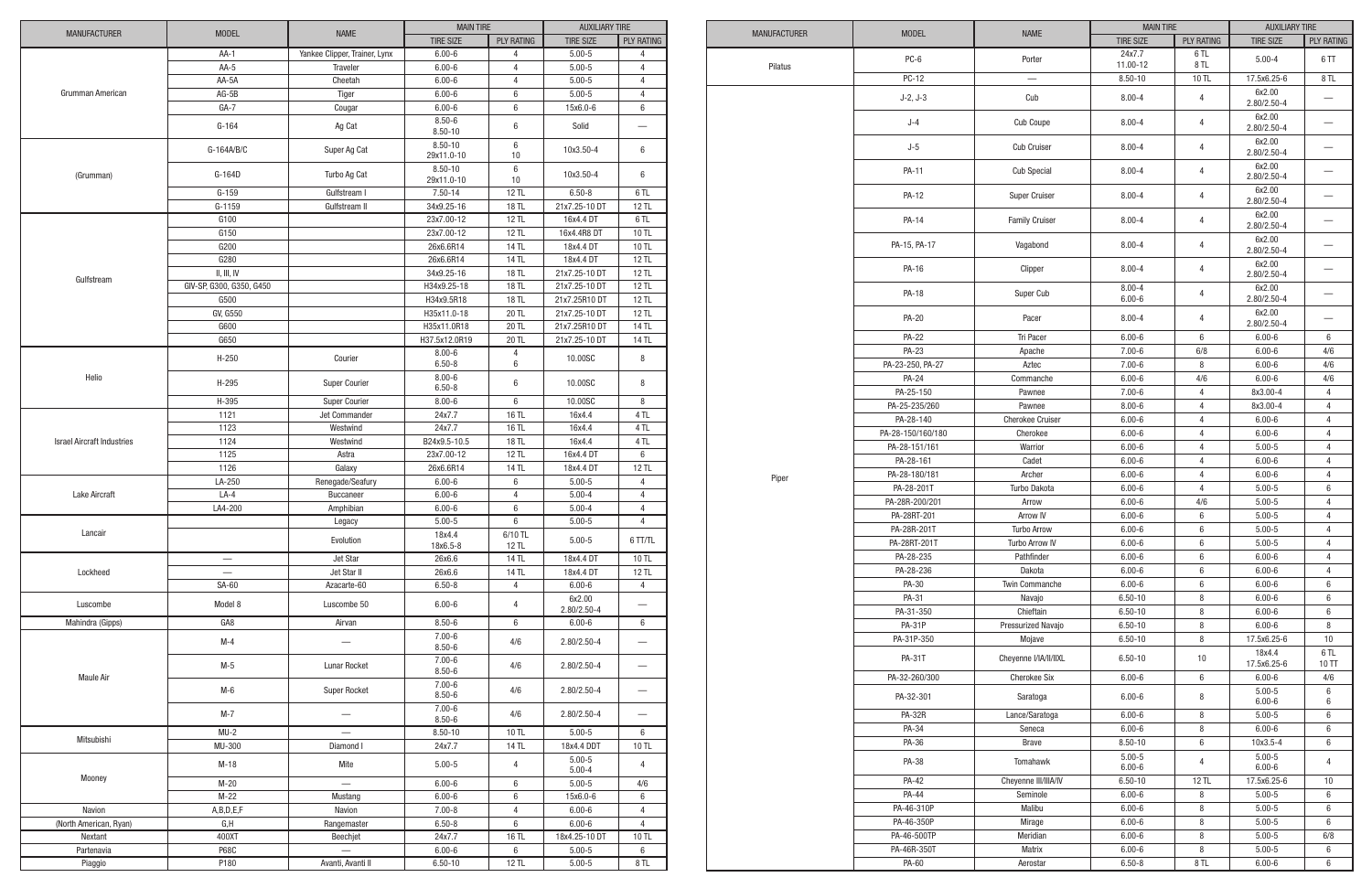- o Tires are low speed unless designated.
- o Tires are tubeless unless otherwise indicated.

### COMMERCIAL AIRCRAFT

#### LEGEND

#### CODE:

### TT=Tube-Type DT = Deflector Type

### DDT=Dual Deflector Type

|                        | <b>MODEL</b>              | <b>NAME</b>            | <b>MAIN TIRE</b>          |                   | <b>AUXILIARY TIRE</b>  |                      |
|------------------------|---------------------------|------------------------|---------------------------|-------------------|------------------------|----------------------|
| <b>MANUFACTURER</b>    |                           |                        | <b>TIRE SIZE</b>          | <b>PLY RATING</b> | <b>TIRE SIZE</b>       | <b>PLY RATING</b>    |
| Quest                  | 100                       | Kodiak                 | $8.50 - 10$<br>29x11.0-10 | 8<br>10           | $6.50 - 8$<br>22x8.0-8 | 8<br>$6\phantom{1}6$ |
|                        | DR.200                    |                        | 380x150-5                 | $6\phantom{1}$    | 380x150-5              | $6\phantom{1}$       |
| Robin                  | DR.300                    |                        | 380x150-5                 | 6                 | 380x150-5              | 6                    |
|                        | DR.400                    |                        | 380x150-5                 | 6                 | 380x150-5              | 6                    |
| Rockwell               | 112                       | Commander              | $6.00 - 6$                | 4/6               | $5.00 - 5$             | 4/6                  |
|                        | 114                       | Commander              | $7.00 - 6$                | $\,6\,$           | $5.00 - 5$             | $6\phantom{1}$       |
|                        | NA-265-40                 | Sabreliner 40/40A      | 26x6.75-14                | 14 TL             | 18x4.4 DT              | 10 TL                |
|                        | NA-265-60                 | Sabreliner 60          | 26x6.75-14                | 14 TL             | 18x4.4 DT              | 10 TL                |
| (North American)       | NA-265-65                 | Sabreliner 65          | 26x6.75-14                | 16 TL             | 18x4.4 DT              | 10 TL                |
|                        | NA-265-80                 | Sabreliner 75A/80      | 22x5.75-12                | 10 TL             | 18x4.4 DT              | <b>10 TL</b>         |
|                        | NA-265-80SC               | Sabreliner 80A (80SC)  | 22x5.75-12                | 12 TL             | 18x4.4 DT              | 10 TL                |
|                        | TB 9, 20, 21              |                        | 15x6.0-6                  | 6                 | $5.00 - 5$             | 6                    |
| Socata                 | TB 10, 200                |                        | $6.00 - 6$                | $6\phantom{1}$    | $5.00 - 5$             | 6                    |
|                        | <b>TB 30</b>              |                        | 15x6.0-6                  | 6                 | $5.00 - 4$             | 6                    |
| Daher                  | <b>TBM 700</b>            |                        | 18x5.5                    | 8TL               | $5.00 - 5$             | 10 TL                |
|                        | TBM 700C2/850/900         |                        | 18x5.5                    | 10 TL             | $5.00 - 5$             | 10 TL                |
| Syberjet               | SJ30                      |                        | 16x4.4                    | <b>12 TL</b>      | 16x4.4                 | 6DT                  |
|                        | A, B, D                   |                        | $6.00 - 6$                | $\overline{4}$    | 6x2.00                 |                      |
| Taylorcraft            | F19, F21, F22, F22B       |                        | $6.00 - 6$                | $\overline{4}$    | 6x2.00<br>$8.00 - 3$   |                      |
|                        | F22A, F22C                |                        | $6.00 - 6$                | $\overline{4}$    | $5.00 - 5$             | $\overline{4}$       |
|                        | P92                       |                        | $5.00 - 5$                | $\,6\,$           | $5.00 - 5$             | 6                    |
|                        | P2002                     |                        | $5.00 - 5$                | $\,6\,$           | $5.00 - 5$             | $\,6\,$              |
| Tecnam                 | P2006T                    |                        | $6.00 - 6$                | $\,6\,$           | $5.00 - 5$             | 6                    |
|                        | P2008                     |                        | $5.00 - 5$                | $\,6\,$           | $5.00 - 5$             | $6\,$                |
| <b>Thrush Aircraft</b> | S2R-H80                   | 510G                   | 29x11.0-10                | 10                | 12.5x4.5               | 10                   |
|                        | S2R-T34                   | 510P                   | 29x11.0-10                | 10                | $5.00 - 5$             | 10                   |
| (Ayres)                | S2R-T660                  | 710P                   | 29x11.0-10                | 10                | $6.00 - 6$             | 8                    |
| <b>Twin Commander</b>  | 680FL, FLP                | <b>Grand Commander</b> | $8.50 - 10$               | 8TL               | $6.00 - 6$             | 6                    |
|                        | 680T, V, W                | <b>Turbo Commander</b> | $8.50 - 10$               | 8 TL              | 16x4.4                 | 4 TL                 |
|                        | 681, 685, 690, 690A, 690B | Turbo Commander        | $8.50 - 10$               | 10 TL             | $6.00 - 6$             | $6\phantom{1}6$      |
|                        | 690C                      | Jetprop 840            | $8.50 - 10$               | 10 TL             | $6.00 - 6$<br>15x6.0-6 | $6\,$                |
| (Rockwell, Gulfstream) | 690D                      | Jetprop 900            | 24x7.7                    | 16 TL             | 15x6.0-6               | 6                    |
|                        | 695                       | Jetprop 980            | $8.50 - 10$               | 10 TL             | $6.00 - 6$<br>15x6.0-6 | $6\,$                |
|                        | 695A                      | Jetprop 1000           | 24x7.7<br>$8.50 - 10$     | 16 TL<br>10 TL    | 15x6.0-6               | $6\,$                |
|                        | RV-3,4,6,7,8,9            |                        | $5.00 - 5$                | 4/6               | 11x4.00-5              | 6                    |
| Vans                   | <b>RV-10</b>              |                        | 15x6.0-6                  | 4/6               | $5.00 - 5$             | 4/6                  |
|                        | RV-12, 14                 |                        | $5.00 - 5$                | 4/6               | $5.00 - 5$             | 4/6                  |



# SECTION 6B | Commercial Aircraft Application Charts

|                         |                   |                         |             | <b>MAIN GEAR</b>                                                |                                               | NOSE GEAR                 |                   |
|-------------------------|-------------------|-------------------------|-------------|-----------------------------------------------------------------|-----------------------------------------------|---------------------------|-------------------|
| <b>MANUFACTURER</b>     | <b>MODEL</b>      | <b>IDENTIFYING INFO</b> | SPEED (MPH) | <b>TIRE SIZE</b>                                                | <b>PLY RATING</b>                             | <b>TIRE SIZE</b>          | <b>PLY RATING</b> |
| Aerospatiale            | SE 210            | Caravelle               | 190/210     | 35x9.00-17                                                      | 14/16/18                                      | 26x7.75-13                | 10 DT             |
| (Sud, Nord)             | N 262             | Nord 262                |             | 12.50-16                                                        | 12                                            | $6.00 - 6$                | 8                 |
| (BAC)                   |                   | Concorde                | 279         | 47x15.75-22.1                                                   | 32                                            | 31x10.75-14               | 20                |
| ATR                     | <b>ATR 42</b>     |                         | 190         | 32x8.8R16                                                       | 12                                            | 450x190-5                 | 10                |
| (Airbus/Alenia)         | <b>ATR 72</b>     |                         | 190         | H34x10.0R16                                                     | 14                                            | 450x190-5                 | 10                |
|                         | A300 B2           |                         | 225         | 46x16                                                           | 28/30/32                                      | 40x14<br>40x14.0R16       | 24<br>22/24       |
| Airbus                  | A300 B4           |                         | 225/235     | 46x16<br>49x17<br>49x19.0-20                                    | 28/30<br>30/32<br>32/34                       | 40x14<br>40x14.0R16       | 24<br>22/24       |
|                         | A300-600          |                         | 225/235     | 49x17<br>49x19.0-20                                             | 30/32/34                                      | 40x14<br>40x14.0R16       | 24<br>22/24       |
|                         | A310              |                         | 225/235     | 46x16<br>49x17                                                  | 28/30/32<br>26/28/30/32                       | 40x14<br>40x14.0R16       | 24<br>22/24       |
|                         | A318              |                         | 225         | 46x16<br>46x17.0R20                                             | 30                                            | 30x8.8<br>30x8.8R15       | 16                |
|                         | A319              |                         | 225         | 46x16<br>46x17.0R20                                             | 30/32<br>30                                   | 30x8.8<br>30x8.8R15       | 16                |
|                         | A320              |                         | 225/235     | 46x17.0R20<br>46x16<br>49x17<br>49x19.0-20<br>49x18-22<br>36x11 | 30<br>30/32<br>30/32<br>32/34<br>$30\,$<br>22 | 30x8.8<br>30x8.8R15       | 16                |
|                         | A321              |                         | 225         | 49x18.0-22<br>1270x455R22                                       | 30                                            | 30x8.8<br>30x8.8R15       | 16                |
|                         | A330              |                         | 235         | 54x21.0-23<br>1400x530R23                                       | 32/36                                         | 1050x395R16               | 28                |
|                         | A340-200/300      |                         | 235         | 54x21.0-23<br>1400x530R23                                       | 32/36                                         | 1050x395R16               | 28                |
|                         | A340-500/600      |                         | 235         | 1400x530R23                                                     | 40                                            | 45x18.0R17                | 36                |
|                         | A350              |                         | 235         | 1400x530R23                                                     | 42                                            | 1050x395R16               | 28                |
|                         | A380              |                         | 235         | 1400x530R23                                                     | 40                                            | 1270x455R22<br>50x20.0R22 | 32/34             |
|                         | 3100              | Jetstream 31            |             | 28x9.00-12                                                      | 12                                            | $6.00 - 6$                | 6                 |
| British Aerospace (BAe) | 3200              | Jetstream 32            |             | 28x9.00-12                                                      | 12                                            | $6.00 - 6$<br>17.5x6.25-6 | 8                 |
|                         | 4100              | Jetstream 41            | 190         | 22x6.75-10                                                      | 10/12                                         | 17.5x6.25-6               | $\, 8$            |
|                         | BAe 146 / Avro RJ |                         |             | 39x13<br>42x15                                                  | 22/24<br>20/22                                | 24x7.7<br>24.5x8.5        | $14$<br>12        |
| (Hawker Siddeley)       | <b>HS 748</b>     | Avro 748                | 160         | 32x10.75-14                                                     | 12                                            | $8.50 - 10$               | 10 TT             |
|                         | ATP               |                         |             | 34.5x12-14                                                      | 14                                            | 22x6.75-10                | 8                 |
| (Vickers)               | VC <sub>10</sub>  |                         | 210/225     | 50x18                                                           | 24/26                                         | 39x13                     | $16\,$            |
| (BAC)                   | <b>BAC-111</b>    | One-Eleven              | 210         | 40x12                                                           | 16/18/20                                      | 24x7.25-12                | 10/12 DT          |
| (Hawker Siddeley)       | <b>HS 121</b>     | Trident                 | 210         | 34x9.50-18<br>36x10.00-18                                       | 14<br>16                                      | 29x8.00-15                | 12                |
|                         | 720               |                         | 210         | 46x16                                                           | 24                                            | 39x13                     | 14                |
| Boeing                  | 707-120           |                         | 210         | 46x16                                                           | 24                                            | 39x13                     | 14                |
|                         | 707-320           |                         | 210/225     | 46x16                                                           | 26/28/30                                      | 39x13                     | 16                |
|                         | 717               |                         | 225         | H41x15.0-19                                                     | 24                                            | 26x6.6                    | 12                |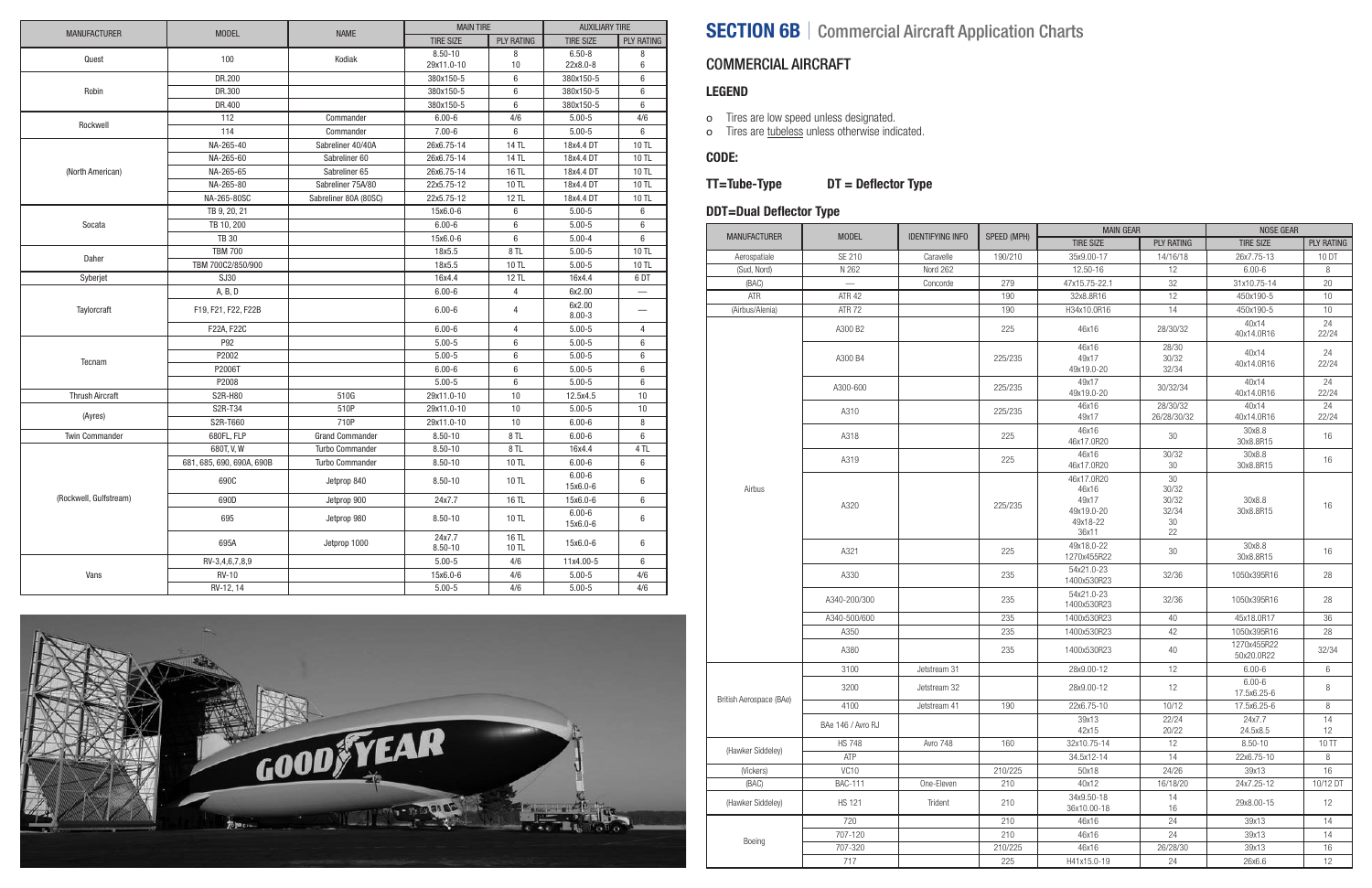|                     |                       |                         |             | <b>MAIN GEAR</b>               |                       | <b>NOSE GEAR</b>                   |                      |
|---------------------|-----------------------|-------------------------|-------------|--------------------------------|-----------------------|------------------------------------|----------------------|
| <b>MANUFACTURER</b> | <b>MODEL</b>          | <b>IDENTIFYING INFO</b> | SPEED (MPH) | <b>TIRE SIZE</b>               | <b>PLY RATING</b>     | <b>TIRE SIZE</b>                   | <b>PLY RATING</b>    |
|                     | 727                   |                         | 225         | 49x17<br>50x21.0-20            | 30                    | 32x11.50-15                        | 12 DT                |
|                     | 737-100               |                         | 210/225     | 40x14                          | 24                    | 24x7.7                             | 16                   |
|                     | 737-200               |                         | 210/225     | 40x14<br>H40x14.5-19           | 24<br>24/26           | 24x7.7                             | 16                   |
|                     | 737-300/400/500       |                         | 225         | H40x14.5-19<br>H42x16.0-19     | 24/26                 | 27x7.75-15<br>27x7.75R15           | 12                   |
|                     | 737-600/700           |                         | 225/235     | H43.5x16.0-21<br>H44.5x16.5-21 | 26<br>28/30           | 27x7.75-15<br>27x7.75R15           | 12                   |
|                     | 737-700ER/800/900     |                         | 225/235     | H44.5x16.5-21                  | 28/30                 | 27x7.75-15<br>27x7.75R15           | 12                   |
|                     | 737-900ER             |                         | 235         | H44.5x16.5-21                  | 30                    | 27x7.75-15<br>27x7.75R15           | 12                   |
|                     | 737-7/8               |                         | 235         | H44.5x16.5R21                  | 30                    | 27x7.75R15                         | 12                   |
|                     | 737-9                 |                         | 235         | H44.5x16.5R21                  | 32                    | 27x7.75R15                         | 12                   |
|                     | 747-100               |                         | 225         | 46x16                          | 28/30/32              | 46x16                              | 28/30/32             |
|                     | 747SP                 |                         | 225         | 46x16<br>49x17                 | 28/30/32<br>30/32     | 49x17                              | 30/32                |
|                     | 747SR, 747SF          |                         | 225/235     | 49x17                          | 30/32                 | 49x17                              | 30/32                |
| Boeing              |                       |                         |             | 49x17                          | 30/32                 | 49x17                              | 30/32                |
|                     | 747-200/300           |                         | 225/235/245 | 49x19.0-20                     | 32/34                 | 49x19.0-20                         | 32/34                |
|                     | 747-400               |                         | 225/235/245 | H49x19.0-22                    | 24/32                 | 49x17<br>49x19.0-20<br>H49x19.0-22 | 32<br>32/34<br>24/32 |
|                     | 747-400ER             |                         | 235         | 50x20.0R22                     | 34                    | 50x20.0R22                         | 34                   |
|                     | 747-8                 |                         | 235         | 52x21.0R22                     | 36                    | 50x20.0R22                         | 26/32/34             |
|                     | 757-200               |                         | 210/225/235 | H40x14.5-19                    | 22/24/26              | H31x13.0-12                        | 20                   |
|                     | 757-300               |                         | 225/235     | H40x14.5-19                    | 24/26                 | H31x13.0-12                        | 20                   |
|                     | 767-200               |                         | 225/235     | H45x17.0-20<br>H46x18.0-20     | 26<br>26/28/32        | H37x14.0-15                        | 22/24                |
|                     | 767-300               |                         | 225/235     | H46x18.0-20                    | 26/28/32              | H37x14.0-15                        | 22/24                |
|                     | 767-400ER             |                         | 235         | 50x20.0R22                     | 32                    | H37x14.0-15                        | 22/24                |
|                     | 777-200/300           |                         | 235         | 50x20.0R22                     | 32                    | 42x17.0R18                         | 26                   |
|                     | 777-200LR/300ER, 777F |                         | 235         | 52x21.0R22                     | 36                    | 43x17.5R17                         | 32                   |
|                     | 787-8                 | Dreamliner              | 235         | 50x20.0R22                     | 34                    | 40x16.0R16                         | 26                   |
|                     | 787-9                 | Dreamliner              | 235         | 54x21.0R23                     | 38                    | 40x16.0R16                         | 26                   |
|                     | 787-9/10              | Dreamliner              | 235         | 54x21.0R23                     | 38                    | 40x16.0R16                         | 26                   |
| Bombardier          | CL-215                | Scooper                 | 160         | 15.00-16                       | 16                    | $6.50 - 10$                        | 10 <sup>1</sup>      |
|                     | CL-415                | Superscooper            | 160         | 15.00-16                       | 16                    | $6.50 - 10$                        | 10                   |
|                     | CRJ100/200            | Regional Jet            | 210         | H29x9.0-15                     | 16                    | 18x4.4 DT                          | 12                   |
| (Canadair)          | CRJ700/900            |                         | 225         | H36x12.0-18                    | 18                    | 20.5x6.75-10 DT                    | 12                   |
|                     | CRJ1000               |                         | 225         | H36x11.5-19                    | 20                    | 20.5x6.75-10 DT                    | 12                   |
|                     | Q400                  |                         | 190         | 34x10.75-16                    | 16                    | 22x6.50-10                         | 8                    |
|                     | C212                  | Aviocar                 | 160         | 11.00-12                       | 10 <sup>1</sup>       | 24x7.7                             | 8                    |
| CASA                |                       |                         |             | 28x9.0-12                      | 12 TL                 | 24x7.7                             | 14 TL                |
|                     | CN235                 |                         | 160         | 11.00-12                       | 10 TL                 | $8.50 - 10$                        | 12 TL                |
|                     | CV-240                |                         |             | 34x9.9                         | 12 TT                 | 26x6                               | $10$ TT              |
|                     | CV-340/440/640        |                         |             | 12.50-16                       | 12 TT/TL              | 7.50x14                            | 8 TT/TL              |
| Convair             | CV-580                |                         |             | 12.50-16<br>39x13              | 14 TT/TL<br>14        | 7.50x14                            | 8 TT/TL              |
|                     | CV-880                |                         | 210         | 39x13                          | 20                    | 29x7.7                             | 12                   |
|                     | CV-990                | Coronado                | 210/225     | 41x15.0-18                     | 22/24                 | 29x7.7                             | 16                   |
| Curtiss             | $C-46$                | Commando                | 160         | 19.00-23                       | 16                    | $10.00 - 7$                        | 12 Smooth            |
| de Havilland Canada | DHC-4                 | Caribou                 |             | 11.00-12                       | 8                     | $7.50 - 10$                        | 6                    |
|                     | DHC-5                 | <b>Buffalo</b>          |             | 15.00-12                       | $10$                  | 8.90-12.50                         | 6                    |
| (Viking)            | DHC-6                 | Twin Otter              |             | 11.00-12<br>15.00-12           | 8TT<br>10 TT          | 8.90-12.50                         | 6TT                  |
|                     | DHC-7                 | Dash 7                  |             | 30x9.00-15<br>33.5x10.75-15    | 10 <sup>1</sup><br>12 | $6.50 - 10$<br>24x7.7              | 10<br>8              |
| de Havilland Canada | DHC-8-100             | Dash 8 Series 100       | 160/190     | 26.5x8.0-13<br>H31x9.75-13     | 12                    | 18x5.5<br>22x6.50-10               | 8<br>6               |
|                     | DHC-8-200             | Dash 8 Series 200       | 190         | H31x9.75-13                    | 12                    | 18x5.5                             | 8                    |
| (Bombardier)        | DHC-8-300             | Dash 8 Series 300       | 190         | 31x9.75-14                     | 12                    | 22x6.50-10                         | 6                    |
|                     | DHC-8-400             | Dash 8 Series 400       |             | 34x10.75-16                    | 16                    | 22x6.50-10                         | 8                    |
|                     |                       |                         | 190         |                                |                       |                                    |                      |

|                     |                   |                         | SPEED (MPH)     | <b>MAIN GEAR</b>           |                   | <b>NOSE GEAR</b>    |                   |
|---------------------|-------------------|-------------------------|-----------------|----------------------------|-------------------|---------------------|-------------------|
| <b>MANUFACTURER</b> | <b>MODEL</b>      | <b>IDENTIFYING INFO</b> |                 | <b>TIRE SIZE</b>           | <b>PLY RATING</b> | <b>TIRE SIZE</b>    | <b>PLY RATING</b> |
|                     | Do 228            |                         |                 | 25.5x8.75-10               | 10/12             | $6.00 - 6$          | 8 <sub>TT</sub>   |
| Dornier             | Do 328            |                         | 190             | 24x7.7<br>25.5x8.75-10     | 14                | 19.5x6.75-8         | 10                |
| (Fairchild-Dornier) | 328JET            |                         | 210             | 25.75x6.75-14              | 14                | 19.5x6.75-8         | 10                |
|                     | $DC-3$            |                         | $\overline{LS}$ | 17.00-16                   | 10 TT/TL          | $9.00 - 6$          | 10TT              |
|                     | $DC-4$            |                         | LS              | 15.50-20                   | 14/16 TT          | 15.50-20            | 12 TT             |
|                     | $DC-6$            |                         | LS              | 15.50-20                   | 20 TT             | 15.50-20            | 14 TT             |
|                     | $DC-7$            |                         | LS              | 17.00-20                   | 20/22/24          | 17.00-20            | 14                |
| Douglas             | DC-8              |                         | 225             | 44x16<br>44.5x16.5-18      | 30                | 34x11               | 22                |
|                     | DC-9-10/30        |                         | 210/225         | 40x14                      | 22/24             | 26x6.6              | 10 DT             |
|                     | DC-9-30/40/50     |                         | 225             | 41x15.0-18                 | 22/24             | 26x6.6              | 12 DT             |
|                     | DC-10-10          |                         | 225             | 50x20.00-20                | 32/34             | 37x14.0-14          | 24                |
|                     | DC-10-30/40       |                         | 235             | 52x20.5-23                 | 28/30             | 40x15.5-16          | 26/28             |
|                     | <b>EMB 110</b>    | Bandeirante             | 160             | 670x210-12                 | 10                | $6.50 - 8$          | 8 TT              |
|                     | <b>EMB 120</b>    | <b>Brasilia</b>         | 190/210         | 24x7.25-12                 | 12                | 18x5.5              | 10                |
|                     | <b>EMB 121</b>    | Xingu                   | 160/210         | 670x210-12                 | 10                | 16x4.4              | 6 <sub>TT</sub>   |
|                     | ERJ 135/140/145ER | Regional Jet            | 210             | 30x9.5-14                  | 16                | 19.5x6.75-8         | 8DT               |
| Embraer             | ERJ 145LR         | Regional Jet            | 225             | H30x9.5-16                 | 16                | 19.5x6.75-8         | 8DT               |
|                     | ERJ 145XR         | Regional Jet            | 225             | H30x9.5-16                 | 16                | 19.5x6.75-8         | 10 DT             |
|                     | ERJ 170/175       | E170/E175               | 225             | H38x13.0-18                | 20                | 24x7.7              | 12                |
|                     | ERJ 190/195       | E190/E195               | 225             | H41x16.0-20<br>H41x16.0R20 | 22                | 24x7.7<br>24x7.7R10 | 16                |
| Fairchild           | SA26/SA226        | Merlin                  | 160             | 18x5.5<br>19.5x6.75-8      | 8/10<br>10        | 16x4.4<br>18x4.4    | 6<br>6/10 DT      |
| (Swearingen)        | SA226/SA227       | Metro                   | 190             | 19.5x6.75-8                | 10                | 18x4.4              | 10 DT             |
| (Fairchild-Dornier) | 328JET            |                         | 210             | 25.75x6.75-14              | 14                | 19.5x6.75-8         | 10                |
|                     | F <sub>27</sub>   | Friendship              | 190             | 34x10.75-16<br>37x11.75-16 | 10/12<br>10/14    | $9.25 - 12$         | 8                 |
| Fokker              | F <sub>28</sub>   | Fellowship              | 210/225         | 39x13<br>40x14             | 16                | 24.5x8.5            | 10 DT             |
|                     | 50                |                         | 190             | 34x10.75-16                | 12                | 24x7.7              | 6                 |
|                     | 70                |                         | 225             | H40x14.0-19                | 20                | 24x7.7              | 10 DT             |
|                     | 100               |                         | 225             | H40x14.0-19                | 20                | 24x7.7              | 10 DT             |
| Let                 | $L-410$           | Turbolet                |                 | 12.50-10<br>29x11.00-10    | 10                | $9.00 - 6$          | 10                |
|                     | Model 18          | Lodestar                |                 | 13.50-16                   | 24                | 7.50-14             | 10                |
|                     | $L-188$           | Electra                 | 210             | 40x14                      | 24/28             | 28x7.7              | 10/14             |
|                     | L-100 (L382)      | Hercules                | 210             | 56x20.0-20                 | 24                | 39x13               | 14                |
| Lockheed            | L-049/L-649/L-749 | Constellation           | 160             | 17.00-20                   | 24 TT/TL          | 34x9.9              | $10$              |
|                     | $L-1049$          | Super Constellation     | 160             | 17.00-20                   | 24 TT/TL          | 34x9.9              | 10 <sup>°</sup>   |
|                     | $L-1011$          | TriStar                 | 225             | 50x20.0-20                 | 32/34             | 36x11               | 20/22             |
|                     | L-1011-500        | TriStar                 | 225             | 52x20.5-20                 | 34/36             | 37x13.0-16          | 26                |
|                     | $MD-11$           |                         | 235             | H54x21.0-24                | 36                | 40x15.5-16          | 28                |
| McDonnell Douglas   | MD-80             |                         | 225             | H44.5x16.5-20              | 24/26/28          | 26x6.6              | 12                |
|                     | MD-90             |                         | 225             | H44.5x16.5-21              | 26/28             | 26x6.6              | 12                |
| <b>NAMC</b>         | $YS-11$           |                         |                 | 12.50-16<br>39x13          | 12<br>14          | 24x7.7              | 10 <sup>°</sup>   |
|                     | 340               |                         | 190             | 24x7.7                     | 14                | 17.5x6.25-6         | 8                 |
| Saab                | 2000              |                         | 210             | 32x8.8                     | 14                | 18x5.5              | 8                 |
|                     | 330               | SD3-30                  | 190             | 34x10.75-16                | 10 <sup>°</sup>   | $9.00 - 6$          | 10 <sup>°</sup>   |
| Short               | 360               | SD3-60                  | 190             | 34x10.75-16<br>37x11.75-16 | 12                | $9.00 - 6$          | 10                |

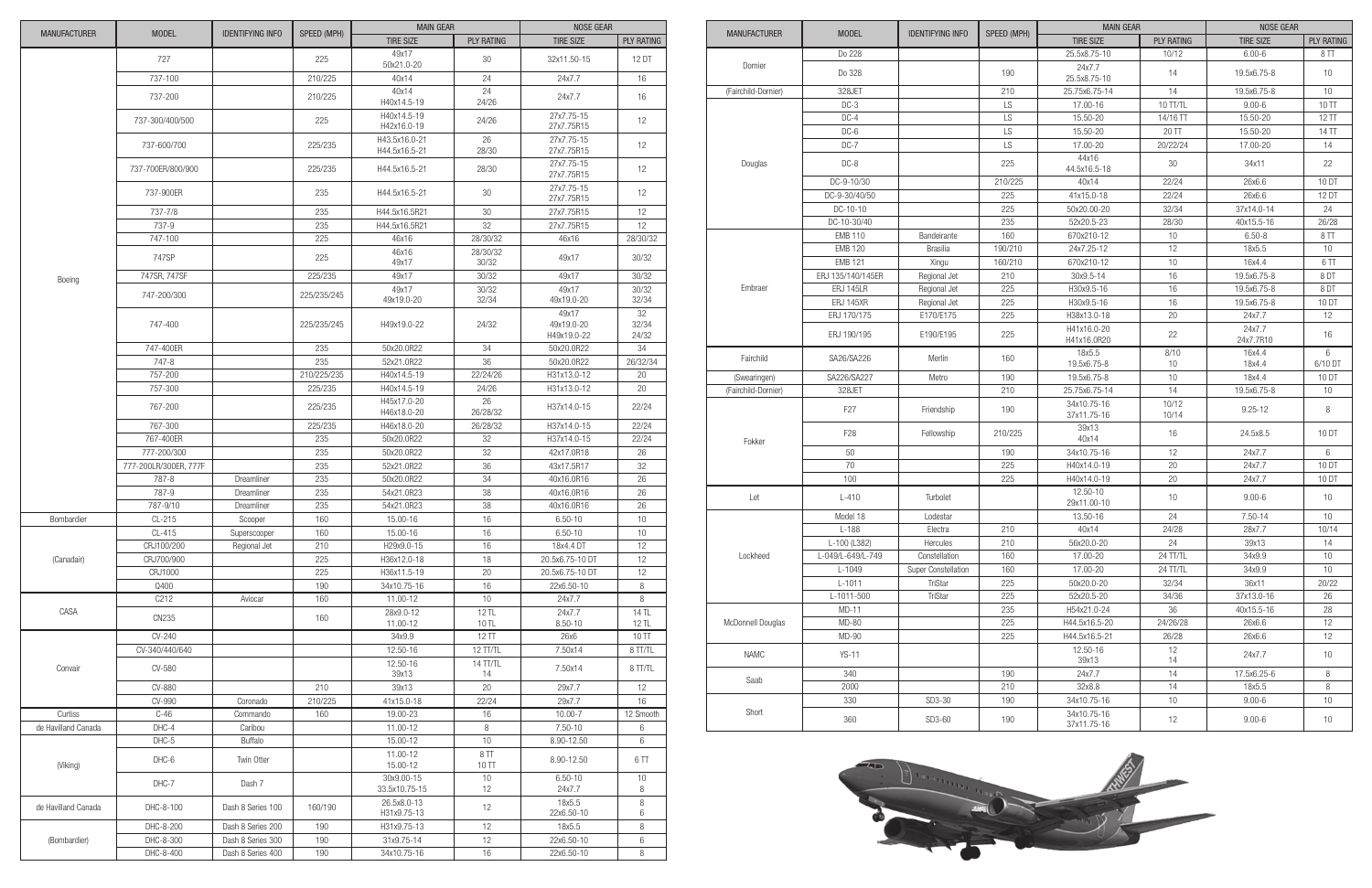# SECTION 6C | Military Aircraft Application Charts

|  |  |  |  |  | CODE: TT=Tube-Ty <sub>l</sub> |
|--|--|--|--|--|-------------------------------|
|--|--|--|--|--|-------------------------------|

CODE: TT=Tube-Type TL=Tubeless SC=Smooth Contour

| <b>MANUFACTURER</b>       | <b>MODEL</b>                   | <b>NAME</b>             | <b>MAIN TIRE</b> |                   | <b>AUXILIARY TIRE</b> |                   |
|---------------------------|--------------------------------|-------------------------|------------------|-------------------|-----------------------|-------------------|
|                           |                                |                         | <b>TIRE SIZE</b> | <b>PLY RATING</b> | <b>TIRE SIZE</b>      | <b>PLY RATING</b> |
| <b>AIDC</b>               | $F-CK-1$                       | Ching-Kuo               | 24x8.0-13        | 18 TL             | 18x5.7-8              | 18 TL             |
|                           | $C-27J$                        | Spartan                 | 39x13            | 18 TL             | 29x11.0-10            | 10 TL             |
| Alenia                    | G222/C-27A                     | Spartan                 | 39x13            | 14/16 TL          | 27.5x10.5-12          | 10 TL             |
|                           | AMX                            |                         | 670x210-12       | 18 TL             | 18x5.5                | 10 TL             |
|                           | MB-326                         |                         | 21.5x7.0-10      | 12 TL             | 380x150-4             | 6TL               |
| Aermacchi                 | MB-339                         |                         | 21.5x7.0-10      | 12 TL             | 380x150-4             | 6 TL              |
|                           | M-346                          |                         | 24x8.0-13        | 16 TL             | 18x5.5                | 14 TL             |
|                           | $T-1A$                         | Jayhawk                 | 24x7.7           | <b>14 TL</b>      | 18x4.4 DDT            | 10 TL             |
|                           | $T-6A$                         | Texan II                | 20x4.4           | 14 TL             | 16x4.4                | 8 TL              |
|                           | $T-34B$                        | Mentor                  | $6.50 - 8$       | 6TT               | $5.00 - 5$            | 6TT               |
| Beech (Raytheon)          | $T-42A$                        | Cochise                 | $6.50 - 8$       | 6TL               | $5.00 - 5$            | 6TL               |
|                           | $U-87$                         | Seminole                | $8.50 - 10$      | 8TT               | $6.50 - 10$           | 6TT               |
|                           | VC-6A/C-12                     | King Air                | $8.50 - 10$      | 8TL               | $6.50 - 10$           | 6 TL TT           |
|                           | $E-3A$                         | <b>AWACS</b>            | 46x16            | 28 TL             | 39x13                 | 16 TL             |
|                           | $E-4A$                         | AACP                    | 49x17            | 30 TL             | 49x17                 | 30 TL             |
|                           | $E-6$                          | Mercury                 | 46x16            | 28 TL             | 39x13                 | 16 TL             |
| Boeing                    | B-52 G, H                      | <b>Buff</b>             | 56x16            | 38 TL             | 32x8.8                | 12 TT             |
|                           | KC-135                         | Stratotanker            | 49x17            | 26 TL             | 38x11                 | 14 TL             |
|                           | <b>VC-137C</b>                 |                         | 46x16            | 28 TL             | 39x13                 | 16 TL             |
|                           | KC-767                         |                         | H46x18.0-20      | 28 TL             | H37x14.0-15           | 22/24 TL          |
|                           |                                |                         |                  |                   |                       |                   |
|                           | $GR-5$                         | Harrier                 | 26x7.75-13       | 12 TL             | 26x8.75-11            | 16 TL             |
|                           |                                | Harrier Outrigger       |                  |                   | 13.5x6.00-4           | 14 TL             |
| <b>British Aerospace</b>  | $\overline{\phantom{0}}$       | Hawk                    | $6.50 - 10$      | <b>14 TL</b>      |                       | $\equiv$          |
|                           | $\qquad \qquad \longleftarrow$ | Jaguar                  | 615x225-10       | 12 TL             | 550x250-6             | 12 TL             |
|                           |                                | Strikemaster            | 21x6.75-9        | 10 TL             | $6.00 - 4$            | 12 TT             |
|                           | $C-101$                        | Aviojet                 | 24.5x8.5         | 12 TL             | 18x5.75-8             | 8TL               |
|                           | CN235                          |                         | 28x9.0-12        | 12 TL             | 24x7.7                | 14 TL             |
| CASA                      |                                |                         | 11.00-12         | 10 TL             | $8.50 - 10$           | 12 TL             |
|                           | HC-144                         | Ocean Sentry            | 11.00-12         | 10 TL             | $8.50 - 10$           | 12 TL             |
|                           | C295                           |                         | 34x14.0-14       | 14 TL             | 24x7.7                | 8TL               |
|                           | $0-1E$                         | <b>Bird Dog</b>         | 8.00-6/7.00-6    | 6TL               | 3x3.0-4               | 4TT               |
|                           | $0-2A, B$                      | Skymaster               | $6.00 - 6$       | 8TL               | 15x6.00-6             | 4TT               |
|                           | $U-3B$                         | <b>Blue Canoe</b>       | $6.50 - 10$      | 6TT               | $6.00 - 6$            | 6TT               |
| Cessna                    | <b>U-17A</b>                   | Skywagon                | $6.00 - 6$       | 6TT               | 10" SC                | 8TT               |
|                           | $A-37$                         | Dragon Fly              | $7.00 - 8$       | 16 TL             | $6.00 - 6$            | 6TT               |
|                           | $T-41A$                        | <b>Strike Mescalero</b> | $6.00 - 6$       | 4 TL              | $5.00 - 5$            | 4 TL              |
|                           | $\overline{\phantom{0}}$       | Alpha Jet               | 615x225-10       | 12 TL             | 380-150-4             | 8TL               |
|                           | $\overline{\phantom{0}}$       | Mirage F1               | 605x155-13       | 10 TL             | 360-135-6             | 12 TL             |
| Dassault                  |                                | Mirage III              | 750x230-15       | 14 TL             | 450x190-5             | $10$ TL           |
|                           | $\qquad \qquad -$              | Mirage V                | 750x230-15       | 14 TL             | 450x190-5             | 10 TL             |
|                           | $U-1A$                         | Otter                   | 11.00-12         | 6TT               | $6.00 - 6$            | 6TT               |
|                           | $CV-2B$                        | Caribou                 | 11.00-12         | 8TL               | $7.50 - 10$           | 6TL               |
| De Havilland (Bombardier) | U-6A                           | Beaver                  | $8.50 - 10$      | 6TT               | $5.50 - 4$            | 6TT               |
|                           | $CV-7A$                        | <b>Buffalo</b>          | 15.00-12         | 10 TL             | 8.90-12.50            | 6TL               |
|                           |                                |                         |                  |                   |                       |                   |
|                           | A-4                            | Skyhawk                 | 24x5.5           | 16 TT             | 18x5.5<br>18x5.7-8    | 12 TT<br>14 TL    |
|                           | $C-9A$                         |                         |                  |                   |                       |                   |
| Douglas                   |                                | Nightingale             | 40x14            | 24 TL             | 26x6.6                | 10 DT             |
|                           | $C-47$                         | Skytrain                | 17.00-16         | 10 TT/TL          | $9.00 - 6$            | $10$ TT           |
|                           | $C-124$                        | Globemaster II          | 25.00-28         | 30                | 15.50-20              | 14                |
|                           | AM-X                           |                         | 670x210-12       | 18 TL             | 18x5.5                | 10 TL             |
|                           | <b>EMB-110</b>                 | Bandeirante             | 670x210-12       | 10 TL             | $6.50 - 8$            | 8TT               |
|                           | <b>EMB-111</b>                 | Patrulha                | 670x210-12       | 10 TL             | $6.50 - 8$            | 8TT               |
| Embraer                   | <b>EMB-121</b>                 | Xingu                   | 670x210-12       | 10 TL             | 16x4.4                | 6TT               |
|                           | EMB-312                        | Tucano                  | $6.50 - 10$      | 8TT               | $5.00 - 5$            | 8/10 TT           |
|                           | EMB-314                        | Super Tucano            | $6.50 - 10$      | 14 TL             | 17.5-5.75-8           | 12 TL             |
|                           | <b>EMB-326</b>                 | Xavante                 | 21.5x7.00-10     | 12 TL             | $5.00 - 4.5$          | 6 TL              |
|                           | KC-390                         |                         | H43x16.5-18      | 20 TL             | 31x16.5-10            | 18 TL             |
|                           |                                |                         | $6.50 - 10$      |                   | 8.00SC                |                   |
| Fairchild                 | 24                             |                         | $7.50 - 10$      | 6TT               | 10.00SC               | 6                 |
|                           |                                |                         | $6.50 - 10$      |                   | 8.00SC                |                   |
|                           | PT-19                          |                         | $8.50 - 10$      | 6TT               | 10.00SC               | 6                 |
|                           | $C-26$                         | Metroliner              | 19.5x6.75-8      | 10 TL             | 18x4.4 DT             | 10 TL             |
| (Fairchild Republic)      | $A-10$                         | Thunderbolt II          | 36x11            | 22 TL             | 24x7.7                | 14 TL             |

|                          |                               |                          | <b>MAIN TIRE</b>                   |                   | <b>AUXILIARY TIRE</b> |                   |
|--------------------------|-------------------------------|--------------------------|------------------------------------|-------------------|-----------------------|-------------------|
| <b>MANUFACTURER</b>      | <b>MODEL</b>                  | <b>NAME</b>              | <b>TIRE SIZE</b>                   | <b>PLY RATING</b> | <b>TIRE SIZE</b>      | <b>PLY RATING</b> |
| GAF                      |                               | Nomad                    | $8.00 - 6$                         | 8 TT              | $8.00 - 6$            | 8TT               |
|                          | $C-1A$                        | Trader                   | 34x9.9                             | 14 TT             | 18x5.5                | 12TT              |
|                          | $E-1B$                        | Tracer                   | 34x9.9                             | 14 TT             | 18x5.5                | 12TT              |
|                          | $OV-1C$                       | Mohawk                   | $8.50 - 10$                        | 12 TL             | $6.50 - 8$            | 8 TL              |
|                          | $C-2A$                        | Greyhound                | 36x11                              | 24 TL             | 20x5.5                | 12 TL             |
| Grumman                  | $E-2A$                        | Hawkeye                  | 36x11                              | 24 TL             | 20x5.5                | 12 TL             |
|                          | $S-2D$                        | Tracker                  | 34x9.9                             | 14 TT             | 18x5.5                | 12 TL             |
|                          | EA-6B                         | Prowler                  | 36x11                              | 24 TL             | 20x5.5                | 16 TL             |
|                          | <b>HU-16E</b>                 | Albatross                | 40x12                              | 14 TT             | 26x6                  | 10 TT             |
|                          |                               |                          |                                    |                   |                       |                   |
| Helio                    | $U-10A$                       | Courier                  | $6.50 - 8$                         | 6TT               | 10" SC                | 8TT               |
| IAI                      | $\overline{\phantom{0}}$      | Arava                    | 11.00-12                           | 10 TL             | $9.00 - 6$            | 10 TL             |
|                          | $\overbrace{\phantom{12333}}$ | Kfir                     | 750-230-15                         | 22 TL             | 450x190-5             | 22 TL             |
|                          | $P-2H$                        | Neptune                  | 56" SC                             | $20$ TL           | 34x9.9                | 14 TL             |
|                          | $P-3$                         | Orion                    | 40x14                              | 26/28 TL          | 28x7.7                | 14 TL             |
|                          | $C-5A, B$                     | Galaxy "FRED"            | 49x17                              | 26 TL             | 49x17                 | 26 TL             |
|                          | $F-16A/B$                     | Viper                    | 25.5x8.0-14<br>25.5x8.0R14         | 18/20 TL          | 18x5.5<br>18x5.7-8    | 14 TL<br>18 TL    |
|                          | F-16C/D Block 30              | Viper                    | 25.5x8.0-14<br>25.5x8.0R14         | 20 TL             | 18x5.7-8              | 18/20 TL          |
| Lockheed                 | F-16C/D Block 40/50           | Viper                    | 27.75x8.75-14.5<br>27.75x8.75R14.5 | 24 TL             | 18x5.7-8              | 18/20 TL          |
|                          | F-16E/F Block 60              | Viper                    | 27.75x8.75-14.5<br>27.75x8.75R14.5 | 24 TL             | 18x5.7-8              | 18/20 TL          |
|                          | C-130E                        | Hercules                 | 20.00-20                           | 26 TT             | 12.50-16              | 12T               |
|                          | C-130H                        | Hercules                 | 20.00-20                           | 26 TL             | 12.50-16              | 12 TT/TL          |
|                          | C-130J                        | <b>Super Hercules</b>    | 20.00-20                           | 26 TL             | 12.50-16              | 12 TL             |
|                          | C-140A                        | Jetstar                  | 26x6.6                             | <b>14 TL</b>      | 18x4.4 DT             | 10 TL             |
|                          | $A-4$                         | Skyhawk                  | 24x5.5                             | 16 TT             | 18x5.7-8              | 14 TL             |
|                          |                               |                          | 26x7.75-13                         |                   | 26x8.75-11            | 16 TL             |
| <b>McDonnell Douglas</b> | $AV-8B$                       | Harrier II               | 26x7.75R13                         | 10 TL             | 13.5x6.0-4            | 14 TL             |
|                          | $C-17$                        | Globemaster III          | 50x21.0-20                         | 30 TL             | 40x16                 | 26 TL             |
|                          | $F-4$                         | Phantom II               | 30x11.5-14.5                       | 24/26 TL          | 18x5.5                | 14 TL             |
|                          | $F-15$                        | Eagle                    | 34.5x9.75-18                       | 26 TL             | 22x6.6-10             | 18 TL             |
|                          |                               |                          | 36x11.0-18                         |                   |                       |                   |
|                          | $F-15E$                       | Strike Eagle             | 36x11.0R18                         | 30 TL             | 22x7.75-9             | 26 TL             |
|                          | <b>KC-10</b>                  | Extender                 | 52x20.5-23                         | 30 TL             | 40x15.5-16            | 28 TL             |
|                          | $F-86$                        | Sabre                    | 26x6.6                             |                   | 22X7.25-11.50         |                   |
|                          | $P-51$                        | Mustang                  | 27"                                | 8                 | 12.5X4.5              |                   |
| North American           | $T-2$                         | <b>Buckeye</b>           | 24x5.5                             | <b>12 TL</b>      | 20x4.4                | 10 TL             |
|                          | T-6                           | Texan                    | 27"                                | 8                 | 10.00SC               |                   |
|                          | $T-28$                        | Trojan                   | 24x7.7                             |                   | 20x4.4                |                   |
|                          | $F-5A, B$                     | Freedom Fighter          | 22x8.5-11                          | 16 TL 1           | 18x6.5-8              | 12 TL             |
|                          | $F-5E$                        | <b>Tiger II</b>          | 24x8.0-13                          | 18 TL             | 18x6.5-8              | 12 TL             |
| Northrop                 |                               |                          | 20x4.4                             |                   |                       |                   |
|                          | T-38A                         | Talon                    | 20x4.4R14                          | 14 TL             | 18x4.4                | 6 TL              |
| Northrop/Grumman         | $E-8C$                        | <b>JSTARS</b>            | 46x16                              | 28 TL             | 39x13                 | 16 TL             |
| Panavia                  | $\qquad \qquad -$             | Tornado                  | 30x11.5-14.5 or R14.5              | $24$ TL           | 18x5.5                | $12$ TL           |
|                          | $PC-7$                        | $\overline{\phantom{0}}$ | $6.50 - 8$                         | 8 TL              | $6.00 - 6$            | 8TT               |
|                          | PC-7 MkII                     |                          | 20x4.4<br>$6.50 - 8$               | 8 TL              | 16x4.4<br>$6.00 - 6$  | 8 TL              |
| Pilatus                  | PC-9                          | —                        | 20x4.4<br>$6.50 - 8$               | 8 TL              | 16x4.4<br>$6.00 - 6$  | 8 TL              |
|                          | <b>PC-21</b>                  | $\overline{\phantom{0}}$ | 20x4.4R12                          | 14 TL             | 16x4.4R8              | 12 TL             |
|                          | <b>U-28A</b>                  |                          | $8.50 - 10$                        | 10 TL             | 17.5x6.25-6           | $8$ TL            |
|                          | $U - 7A$                      | $\overline{\phantom{0}}$ | $8.00 - 4$                         | 4TT               | <b>TAILSKID</b>       |                   |
| Piper                    | $U-11A$                       | Aztec                    | $7.00 - 6$                         | 8TT               | $6.00 - 6$            | 4TT               |
| Piaggio                  | P188                          | $\overline{\phantom{0}}$ | $8.50 - 8$                         | 8TL               | $6.00 - 6$            | 8 TL              |
|                          | 0V-10A                        | <b>Bronco</b>            | 29x11.00-10                        | 10 TL             | 7.50-10 CT            | 12 TL             |
| Rockwell                 | $T-39$                        | Sabreliner               | 26x6.6                             | 14 TL             | 18x4.4                | 6 TL              |
| Saab                     | <b>JAS 39</b>                 | Gripen                   | 25.5x8.0-14                        | 16 TL             | 14.5x5.5-6            | 8TL               |
|                          |                               |                          | 34x10.75-16                        | 10/12             |                       |                   |
| Short                    | $C-23$                        | Sherpa                   | 37x11.75-16                        | 12                | $9.00 - 6$            | 10                |
| <b>Transall</b>          | $C-160$                       |                          | 15.00-16                           | 10 TL             | $12.50 - 16$          | 10 TL             |
| SIAI Marchetti           | S211                          | $\overline{\phantom{0}}$ | $6.50 - 8$                         | 8 TL              | 5.00-5 DDT            | 10 TL             |
| Vought                   | A-7A, B, E                    | Corsair II               | 28x9.0-12                          | 22 TL             | 22x5.5                | 12 TL             |
|                          | A-7D                          | Corsair II               | 28x9.0-14                          | 22 TL             | 22x5.5                | 10 TL             |